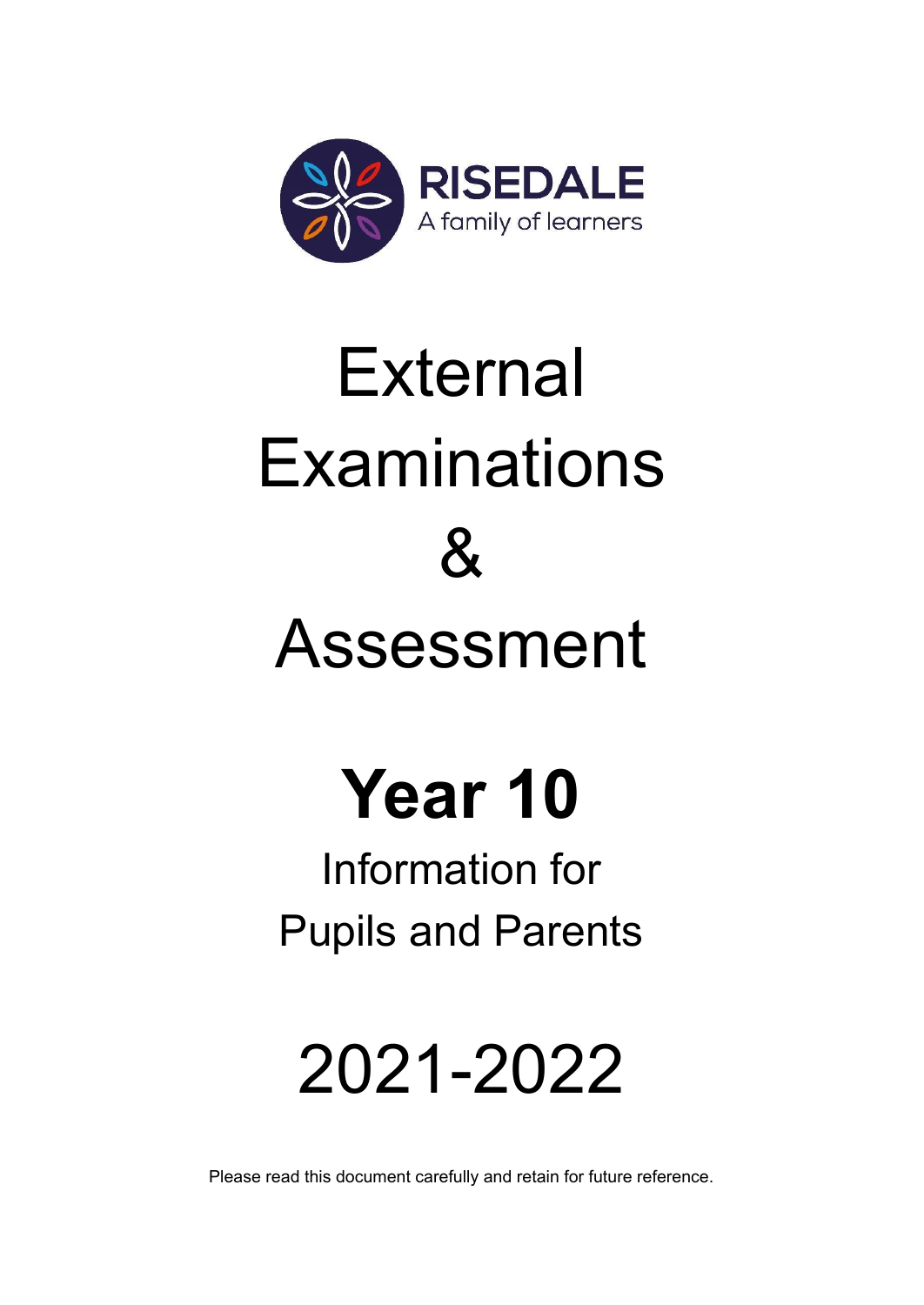# **TABLE OF CONTENTS**

| 1. Introduction                                                       | 4              |
|-----------------------------------------------------------------------|----------------|
| Pre Public Examinations (PPEs)                                        | 4              |
| Further Information                                                   | 4              |
| Documents                                                             | 4              |
| 2. General Information about GCSEs and equivalent qualifications      | 5              |
| <b>External Examinations</b>                                          | 5              |
| Marking of External Examinations                                      | 5              |
| Non-Examination Assessments (NEA)                                     | 5              |
| Marking and Moderation of Non-Examination Assessments                 | 5              |
| <b>On-Screen Examinations</b>                                         | 6              |
| Awarding of Grades for GCSEs and Other Qualifications                 | 6              |
| <b>GCSE and Vocational Qualifications - Differences</b>               | 6              |
| 3. Examination Guidance for Pupils                                    | 7              |
| Your examination timetable                                            | 7              |
| Can I sit my examination at another time?                             | 7              |
| What happens if I have 2 examinations in the same session?            | $\overline{7}$ |
| Which room will I be in?                                              | 7              |
| What time are the examinations?                                       | 8              |
| Revision/warm-up sessions                                             | 8              |
| Who runs the examinations?                                            | 8              |
| Uniform, Equipment, Food and Drink                                    | 8              |
| Start of the Examination                                              | 9              |
| During the Examination                                                | 9              |
| Mobile Phones/Watches/Smartwatches                                    | 10             |
| Calculators                                                           | 10             |
| End of the Examination                                                | 10             |
| What to do if you arrive late for an examination                      | 10             |
| What to do if you feel unwell or are ill on the day of an examination | 10             |
| Other difficulties                                                    | 11             |
| What happens if you miss an examination?                              | 11             |
| What happens in the event of an emergency in the examination room?    | 11             |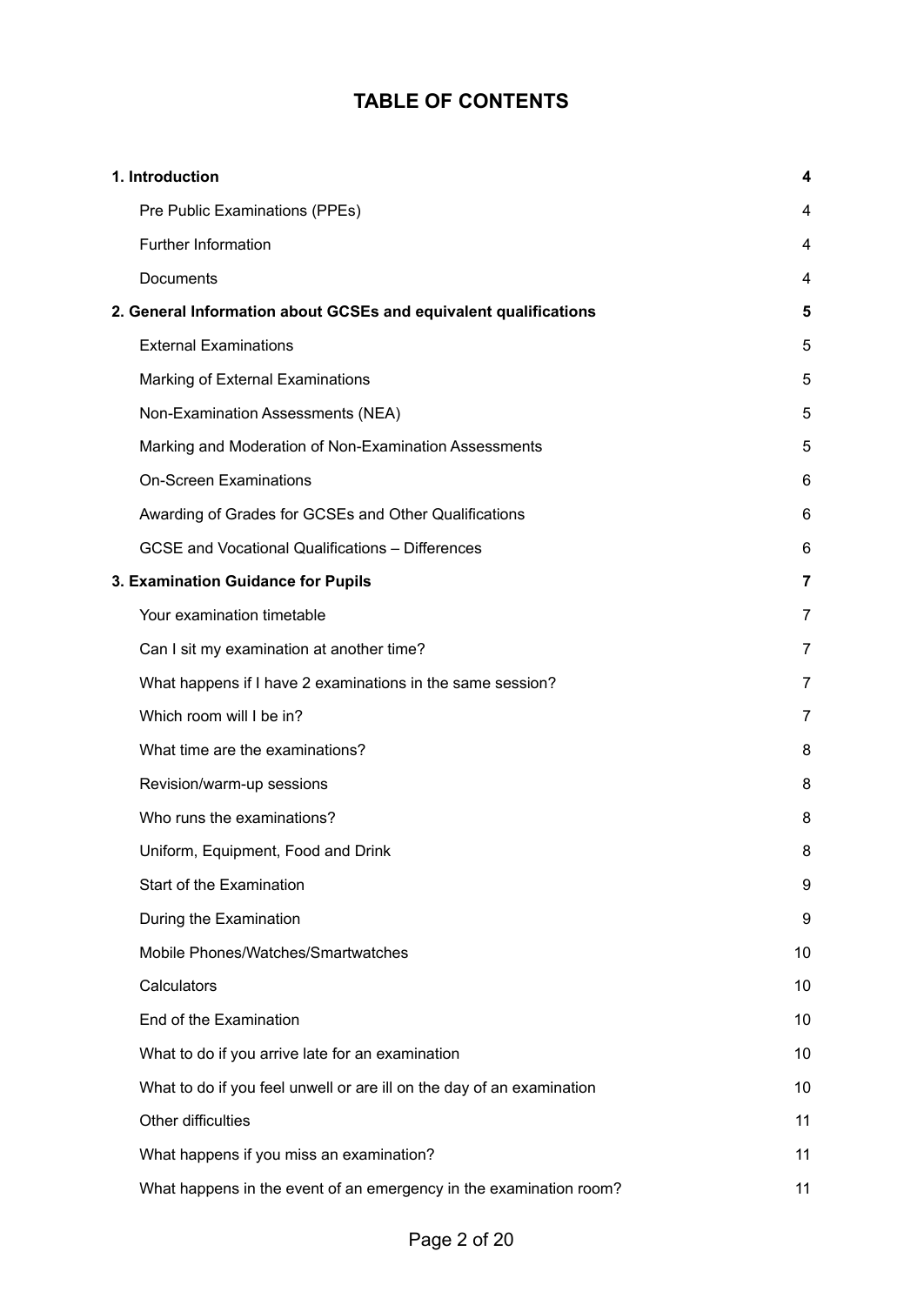| Candidates with access arrangements                           | 11 |
|---------------------------------------------------------------|----|
| Suspected malpractice (cheating)                              | 12 |
| Availability of examination information                       | 12 |
| 4. Results and Post Results                                   | 13 |
| 4.1 Results Day                                               | 13 |
| 4.2 Post-Results Services                                     | 13 |
| 4.2.1 Services and fees                                       | 13 |
| 4.2.2 Enquiries requested by school                           | 14 |
| 4.2.3 Enquiries requested by a pupil/parent                   | 14 |
| 4.2.4 Outcome                                                 | 14 |
| 4.3 Examination Certificates                                  | 15 |
| 5. Appeals                                                    | 16 |
| 5.1 Appeals against Internal Assessment of Work               | 16 |
| 5.2 Appeals Relating to Post Results Services                 | 16 |
| 5.3 Appeals Following the Outcome of an Enquiry about Results | 16 |
| <b>6. Using Calculators</b>                                   | 17 |
| 7. Malpractice                                                | 18 |
| Sanctions for possession of a mobile phone                    | 18 |
| Examples of malpractice                                       | 18 |
| Sanctions for malpractice                                     | 19 |
| 8. JCQ Notices for Candidates                                 | 20 |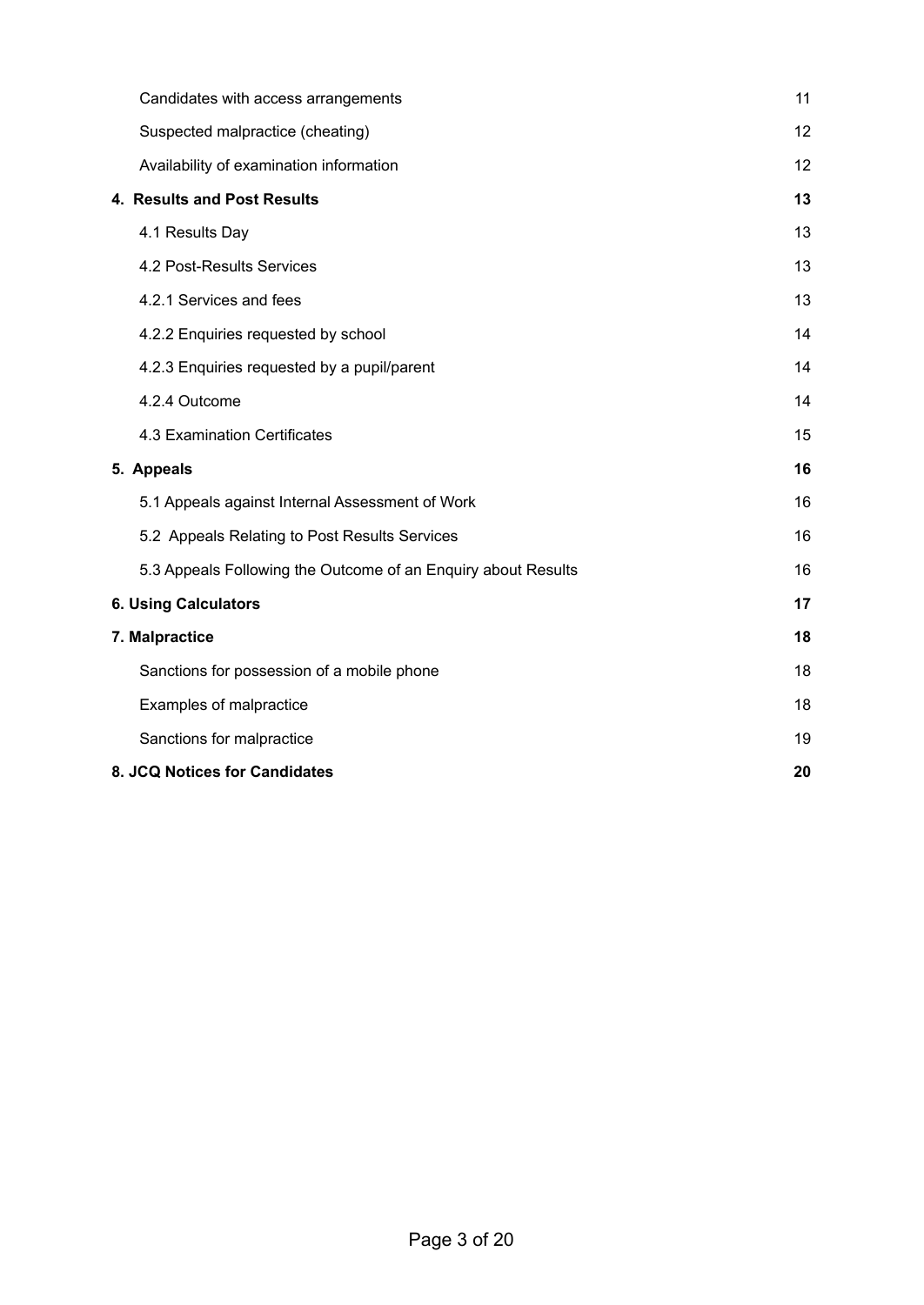# <span id="page-3-0"></span>**1. Introduction**

This booklet is an important document; it outlines the procedures/arrangements for pupils taking external examinations and completing non-examination assessments in Year 10/11. An electronic copy will be sent to every pupil and parent. Paper copies will be available on request and copies will also be displayed in form rooms.

At Risedale, we aim to make the examination experience as stress-free and successful as possible for all pupils.

Pupils and parents are asked to read the handbook carefully so that they are aware of the examination regulations and the procedures to follow in the event of any problems occurring.

The awarding bodies (examination boards) set down strict criteria for the conduct of examinations and we are required to follow them precisely. You should pay particular attention to the Joint Council for Qualifications (JCQ) notices listed at the end of this handbook, which will also be sent to you electronically.

Year 10/11 assemblies will take place to ensure that we remind pupils about the key information for sitting examinations.

# <span id="page-3-1"></span>**Pre Public Examinations (PPEs)**

As part of the examination preparation process, pre-public examinations take place for all subjects in December of Year 11. Depending on the circumstances, further exams may also take place.

The PPEs are held under formal examination conditions and it is important that they are taken seriously. They are an important tool to check progress and the results are used to identify any areas of work that need more input, any ways in which further support can be offered and also to make decisions about entry levels for the final examinations.

PPE results will be reported to pupils and parents. Absence from a component of the PPEs will result in no marks for that component, as would occur if a pupil were absent from an examination in summer 2023.

# <span id="page-3-2"></span>**Further Information**

Further detailed information about the national examination rules and regulations can be found on the Joint Council for [Qualifications](http://www.jcq.org.uk) (JCQ) website.

If you or your parents have any questions or need help or advice regarding examinations at Risedale School at any time before, during or after the examinations please contact the Examinations Officer

# <span id="page-3-3"></span>**Documents**

If you require a copy of the following documents:

- **● Examination Policy**
- **● Internal Appeals Relating to External Qualifications Policy**

please contact the Examinations Officer.

Name: Mrs Julie Tonkin Address: Risedale School **Hipswell** Catterick Garrison DL9 4BD Telephone: 01748 833501 ext. 414 Email: [tonkin.j@risedale.org.uk](mailto:tonkin.j@risedale.org.uk)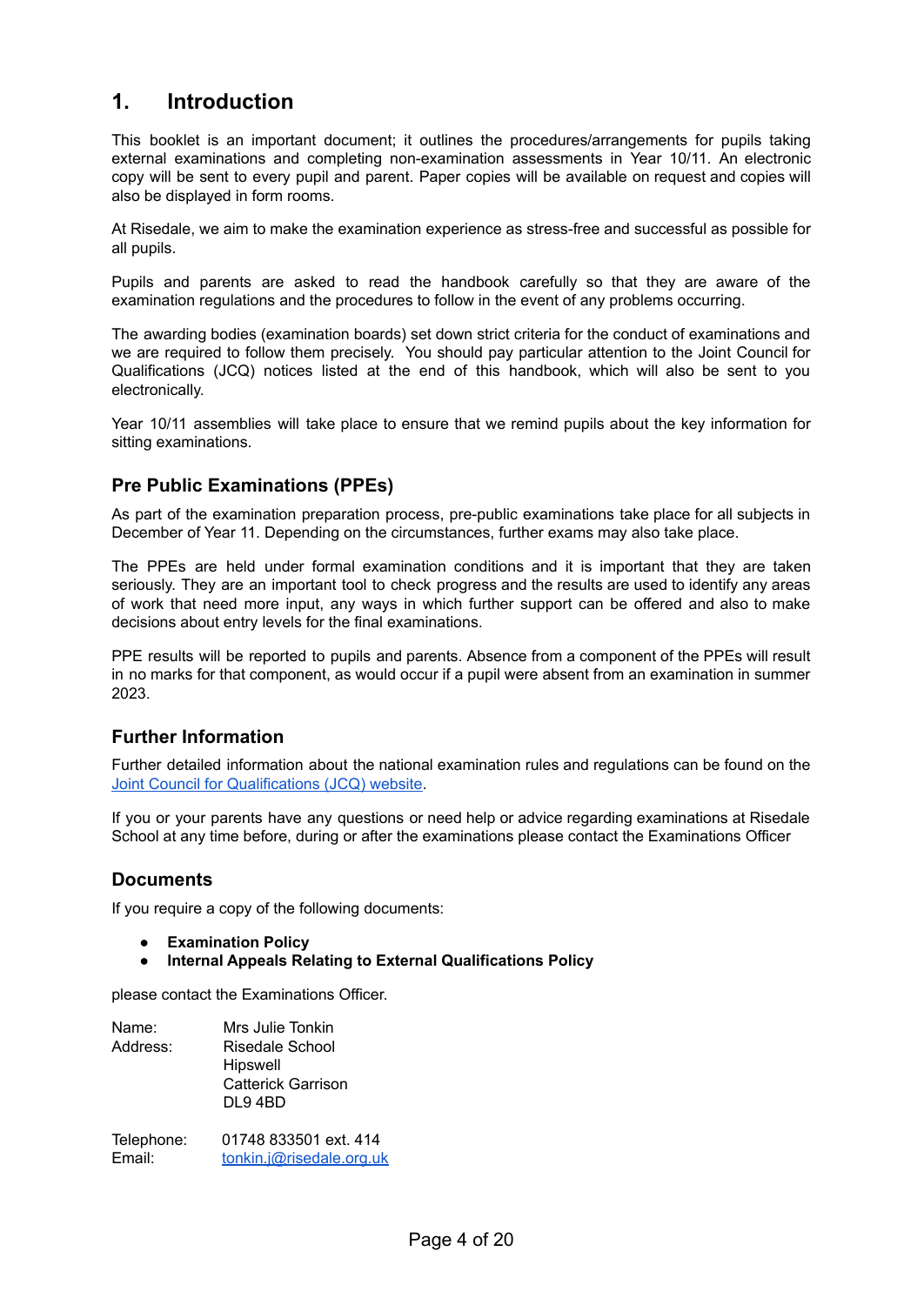# <span id="page-4-0"></span>**2. General Information about GCSEs and equivalent qualifications**

The final grade for most GCSEs and equivalent vocational qualifications is determined from the marks achieved across all units, which may be external examinations or non-examination assessments (NEA). Pupils will be taking most of their external examinations in summer 2023. They may also have non-examination assessments to submit which are administered by subject teachers.

For vocational subjects, examinations may take place at other times of the year e.g. BTEC in Sport, Engineering, Health and Social Care. For some subjects, there are also practical examinations, which form part of the non-examination assessment e.g. Art, Drama, Food Preparation and Nutrition, English Speaking, French and German Speaking.

# <span id="page-4-1"></span>**External Examinations**

The written GCSE examination papers are set by awarding bodies (examination boards), such as AQA, OCR, Pearson (Edexcel) and WJEC Eduqas and **can only be taken on the days/time that they are timetabled.** This is to ensure that everyone in the country who is sitting a particular written GCSE examination does so at the same time.

It is important that pupils are not absent from school during the examination periods.

A contingency day, which is after the last official timetable examination in June, will be agreed by the JCQ and the awarding bodies in case of any national or local disruption which may require an examination to be rescheduled. Any examination may be rescheduled within the examination season. Therefore, regardless of when a pupil's final timetabled examination takes place, all pupils **must be available up to and including the designated contingency day.**

# <span id="page-4-2"></span>**Marking of External Examinations**

As soon as an examination has been completed the scripts are sent off, either directly to an external examiner (marker) or to the awarding body, where they are scanned and marked electronically by examiners. No member of school or examination support staff sees or marks the scripts.

# <span id="page-4-3"></span>**Non-Examination Assessments (NEA)**

Non-examination assessments are work completed internally which forms part of the final GCSE or equivalent qualification result. There are various levels of control and supervision for the setting, completion and marking of the work, to ensure that all pupils nationally get an equal opportunity to demonstrate their own work and skills. Supervision can vary from normal classroom working, for example in art and technology, to more formal examination conditions. Subject teachers will make pupils aware of when and where their non-examination assessments will take place and tell them what the conditions are  $-$  this might include banning access to the internet and mobile phones. Sometimes we may not be able to repeat a scheduled assessment because it involves a group of pupils, or it may be difficult to rearrange without disrupting other subjects, so pupils must not be absent from school during term time.

# <span id="page-4-4"></span>**Marking and Moderation of Non-Examination Assessments**

Teaching staff mark NEA work and the awarding bodies then moderate the work. Teachers only give the work a raw mark, which we must submit to the awarding body by a specified deadline.

Teachers are not able to give pupils a grade for the work as raw grade boundaries change each season; the awarding bodies determine the definitive grades after they have reviewed the work of all pupils nationally. Teaching staff only know what the actual grades are when the final examination results have been released. In addition, when we have submitted the marks, samples of non-examination assessments are moderated (checked) by an external examiner (moderator) from the awarding body and they may decide to adjust the marks for the whole cohort up or down if they do not agree with the original marking by the teacher.

Teachers must share the raw marks with pupils before we submit them to the awarding body (but will not be able to provide grades). If you then have any concerns about the procedures used in the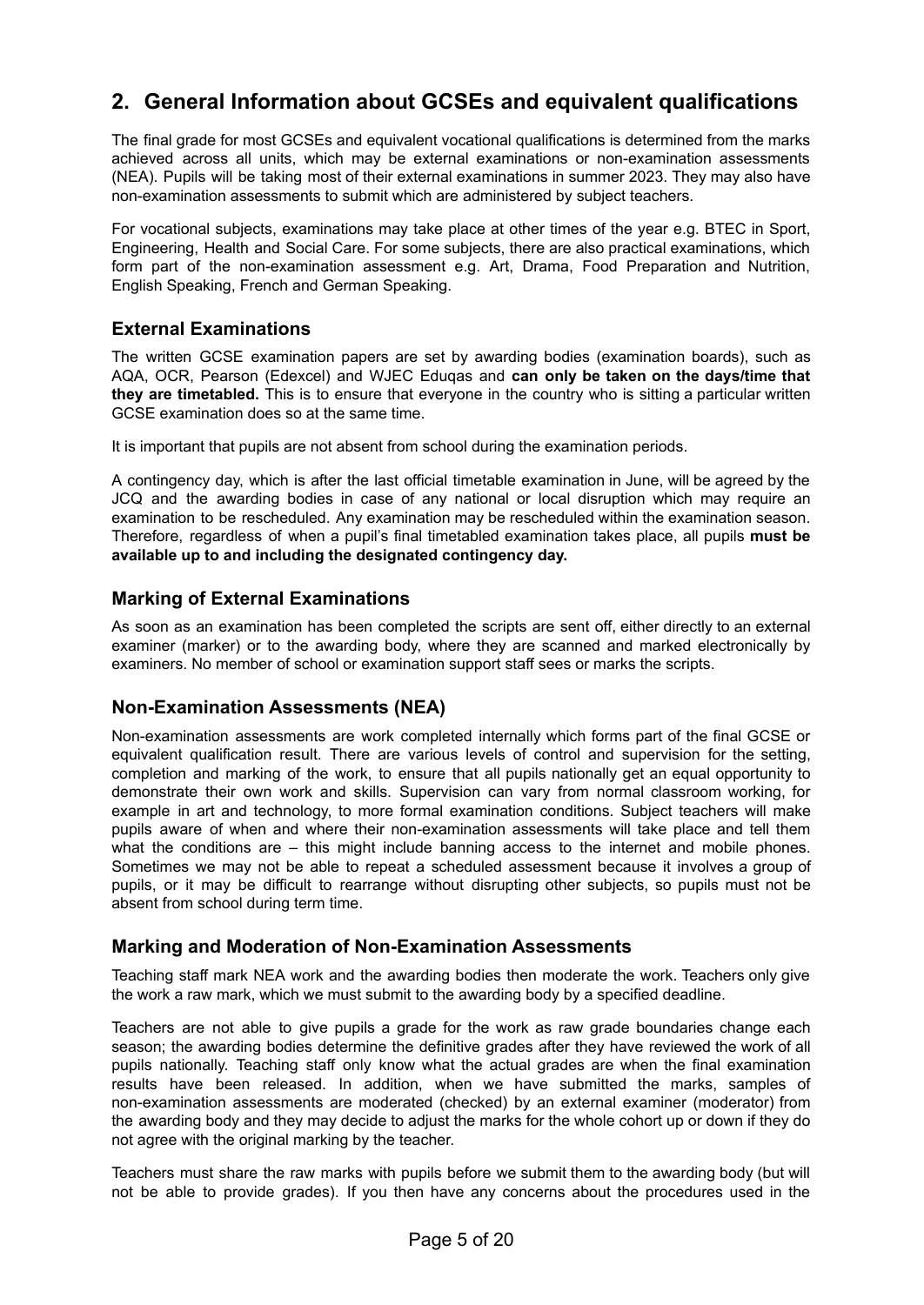marking of the work, then please contact the Examinations Officer for details of the appeals procedure (see 5.1).

# <span id="page-5-0"></span>**On-Screen Examinations**

Some assessments may be completed on a computer. The same examination rules and regulations apply to these as to written examinations or assessments.

# <span id="page-5-1"></span>**Awarding of Grades for GCSEs and Other Qualifications**

For all qualifications, the final grade is made up of the marks from all the individual units, both examinations and non-examination assessments.

In summer 2023 all GCSEs will be the new linear examinations for which pupils will be awarded a grade from 9 to 1 (except Combined Science, which will be a double grade e.g. 5-5). The final grade only will be reported.

For the BTEC in Sport qualification, grades such as Level 2 Distinction, Level 2 Merit and Level 1 Pass are used.

Engineering and Health and Social Care, which are also vocational qualifications, use a similar set of grades.

# <span id="page-5-2"></span>**GCSE and Vocational Qualifications – Differences**

Most of the information for GCSEs and vocational qualifications is the same and this handbook applies equally to all of the qualifications we offer. If there are any differences in the information, guidance, rules and regulations for specific qualifications we will let you know.

We offer GCSEs from AQA, OCR, Pearson Edexcel and WJEC Eduqas and vocational qualifications from OCR, Pearson Edexcel and NCFE. Some additional qualifications may also be studied.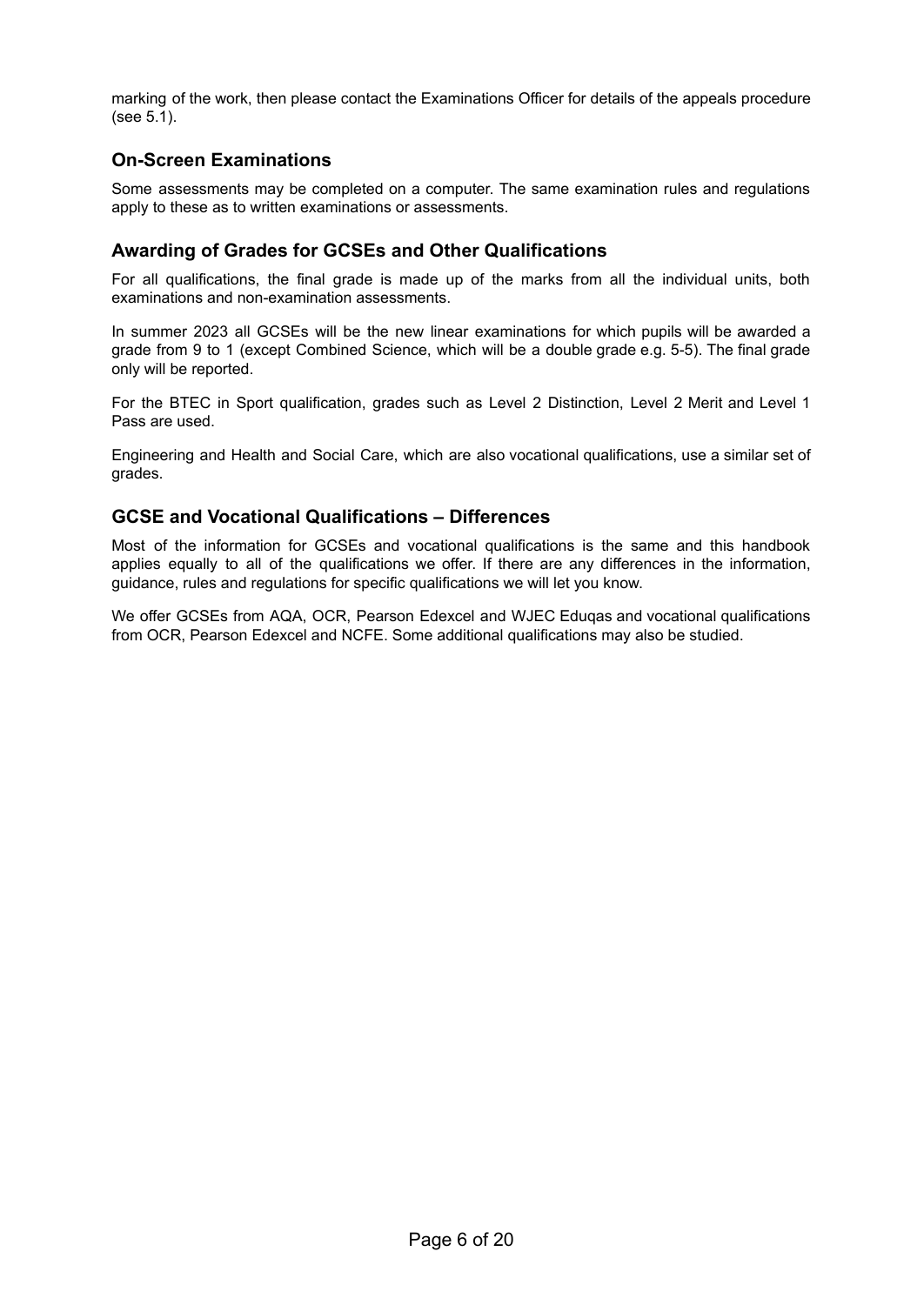# <span id="page-6-0"></span>**3. Examination Guidance for Pupils**

# **If you have any problems or queries about the arrangements for your examination(s) please contact the Examinations Officer (Mrs Tonkin) in the Examinations Office.**

# <span id="page-6-1"></span>**Your examination timetable**

A summary timetable for all the summer 2023 GCSE examinations relevant to Risedale will be available on the school website in the autumn of 2022.

Soon after the official examination entries have been made (late February 2023) an individual timetable listing all the examinations you will be sitting will be given to you. It will tell you which examination is on which day, whether it is in the morning or afternoon and the length of the examination. You must check your timetable carefully to be sure we have entered you for the right examinations. Ask your subject teachers if you are not sure. If you have any other queries, please see the Examinations Officer.

We may also issue you with a statement of entry showing all the units you have been entered for (which would include NEA as well as written papers).

You should check that the name shown on these printouts is your correct legal name, as you would like it to appear on your certificates, and also that your date of birth is accurate. If you have any concerns about the name which has been used for your examination entries and which will appear on your certificates, please speak to the Examinations Officer.

Nearer to the time of the examinations we will give you another copy of your timetable with room and seating information. This copy may also have specific examination starting times for you.

# <span id="page-6-2"></span>**Can I sit my examination at another time?**

The dates and times of all the written examinations are set nationally and you can therefore **only** sit the written papers at those times. Please make sure that you do not make any appointments, medical or otherwise, for the examination period.

# <span id="page-6-3"></span>**What happens if I have 2 examinations in the same session?**

If you have two examinations in the same session (AM or PM) this is called a clash and will be resolved on your personal timetable. This means you will take one of the examinations earlier or later than other candidates who are sitting the same examination.

To ensure that the examination is fair to everyone, the JCQ regulations require us to keep you apart from the other candidates, have no access to your mobile phone or the internet and remain supervised until you have completed both examinations.

If this situation applies to you, we will give you more detailed instructions nearer the time.

If you have three or more examinations in one day and the total length of time exceeds five and a half hours, one examination, at the discretion of the school, may be rescheduled to the following day. The JCQ guidelines above apply for overnight supervision as well. Again, if this situation should apply to you, we will give you more detailed information nearer the time.

# <span id="page-6-4"></span>**Which room will I be in?**

Before the examination season starts, we will give you an updated timetable indicating which room you are in and your seat for each examination.

At least a day before each examination a final list, with all candidate names and the room they will be in, will be put on the examinations notice board near the Hall. You should check these lists in case there have been any last minute changes. The lists are also sent to subject teachers and form tutors.

Seating plans for all rooms will also be displayed outside the main examination room prior to each examination.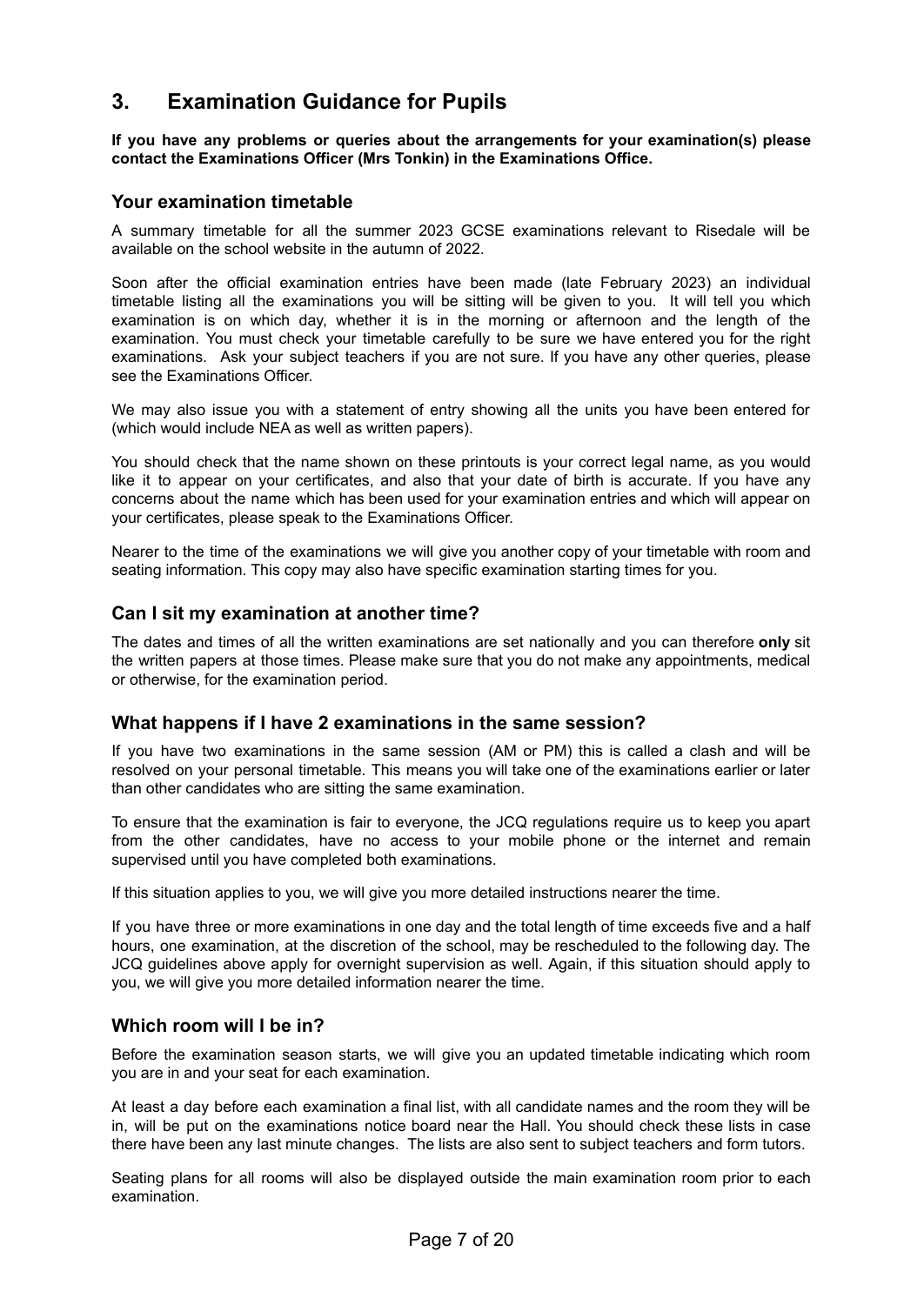# <span id="page-7-0"></span>**What time are the examinations?**

Morning examinations will usually start at 09:00am and afternoon examinations at 13:15pm. The actual times will depend on the length of the examinations as we try to ensure that they finish before morning break or before the end of the school day for afternoon sessions. We cannot guarantee this.

If you might finish your examination after the end of the school day, perhaps because you are entitled to extra time, we will help to arrange transport home, if necessary. Please do not rush to finish examinations because of any concern about missing break times or the buses.

# <span id="page-7-1"></span>**Revision/warm-up sessions**

The school may offer revision sessions in the lead up to the examinations. Detailed information will be provided nearer the time.

Such revision sessions may be concentrated sessions involving several lessons, or, on the day of the examination, just a short session to get you thinking about the subject of the examination you are taking.

# <span id="page-7-2"></span>**Who runs the examinations?**

All external examinations are supervised (invigilated) by people who are specially employed for this job and are not teachers at the school.

The invigilators are responsible for making sure that the examination is run according to the JCQ regulations. They are also there to ensure good behaviour from pupils, to answer any queries you may have and help you with any problems.

Pupils are expected to behave in a respectful manner towards the invigilators and follow their instructions at all times.

The invigilators are not allowed to help with any part of the examination, read any words or provide any explanation other than (re)reading the instructions on the front of the paper.

If you do need any help or support during an examination (e.g. a new pen, additional paper, you have a problem with a wobbly desk, you feel ill) please raise your hand fully so the invigilator can see it, then wait for someone to come and assist you.

# <span id="page-7-3"></span>**Uniform, Equipment, Food and Drink**

You must wear your full school uniform for all examinations.

Please bring your own equipment with you to examinations, such as pens, pencils, highlighters and calculators. These should be placed on your desk or be in a clear see-through bag/pencil case. This is so the invigilator will be able to check easily that you have nothing else on your desk that could be used to help you.

You must write in black ink, unless the instructions on the front of the question paper say otherwise.

You should not bring any food in to the examination room but you may bring a small clear plastic bottle of water, with no labels.

We may be able to make an exception to this for pupils with specific medical needs (e.g. diabetes) but you must arrange this in advance.

Make sure you leave any revision notes or other unauthorised materials (e.g. mobile phone, watch, smartwatch, iPod) in your bag. Please make sure mobile phones are switched off.

You must put any materials you plan to use during the examination on your desk. Your pockets **must** be empty.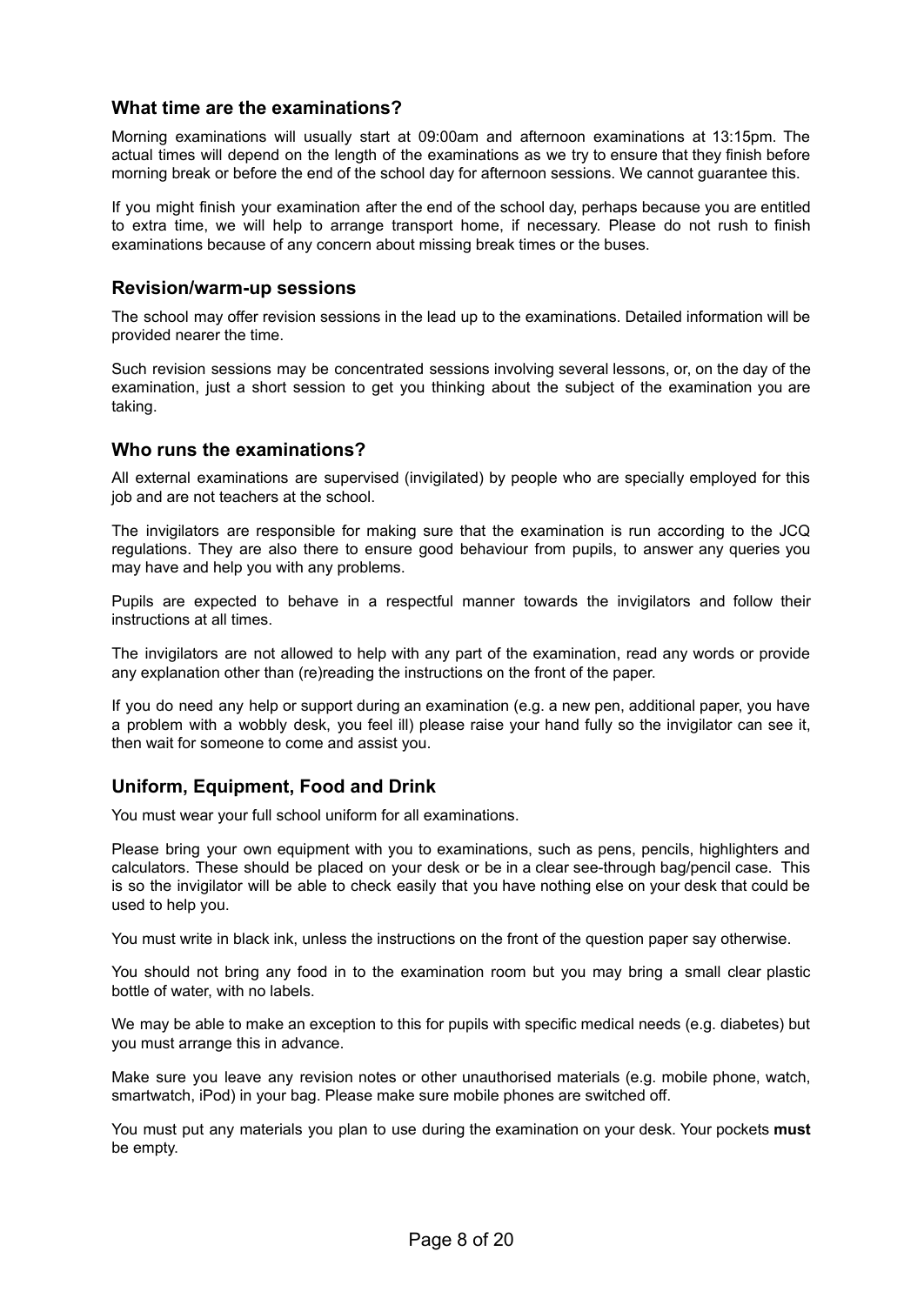# <span id="page-8-0"></span>**Start of the Examination**

If possible, leave all bags and coats in your locker; if they are brought to the gym they must be left in the changing rooms and in other examination rooms they must be left at the front of the room or wherever instructed by the invigilator.

Please make sure you arrive **at the examination room 10 minutes before the examination is due to start** and wait quietly outside. The invigilator will tell you when you can enter the room.

As soon as you enter the examination room you are under examination conditions and must obey the rules. This applies until after you have left the examination room. In particular, you must **not** communicate with any other candidate.

Please ensure you sit in your allocated seat. Your desk will have a label showing your photograph, legal name, the centre number and your candidate number. Please ensure that this label remains face up as the invigilators will use these to assist in verifying your identity. You will need to write these details as printed on the front of your answer paper; **preferred names must not be used.**

# <span id="page-8-1"></span>**During the Examination**

Digital clocks are provided to help you manage the time you have for examinations and the start and finish times are displayed in the examination room. Please tell the invigilator at once if you cannot see a clock or the start and finish time information.

The invigilators are not allowed to give you any warnings about the time, how long to spend on a section or how much time is remaining generally. The only exception is that a warning will be given 5 minutes before the end of the examination.

If you have any questions or any problems, raise your hand fully to attract attention and ask an invigilator – they are there to help and support you.

You must only leave the examination room with permission and you must be accompanied.

If you wish to use the toilet you may do so, although it is not encouraged and you will not be given any extra time to complete your examination.

If you are unwell or have some other reason for leaving the examination room, but remain accompanied at all times and are subsequently able to return and complete the examination, you may be allowed to have the time taken for the break added on to the end of your examination. The Examinations Officer must be advised of the situation and will make the decision.

If you are permitted to have rest breaks for medical reasons, then that time will always be given back to you.

It is your responsibility to write clearly and legibly in your examinations, to ensure that your work can be read and marked.

All rough work/notes must be made in the answer booklet as any written work completed during the examination must be sent to the awarding body. Cross out (neatly) anything you do not want to be marked.

If you need additional answer booklets, please make sure you fill in the details on the front and number your answers clearly. You will be given instructions about how to attach these to your examination script.

If you feel unwell or become ill during an examination you **must** let an invigilator know and you **must** also see the Examinations Officer at the end of the examination. We may be able to notify the awarding body and request special consideration for you, however we **cannot** accept any claims of illness after you have left the examination.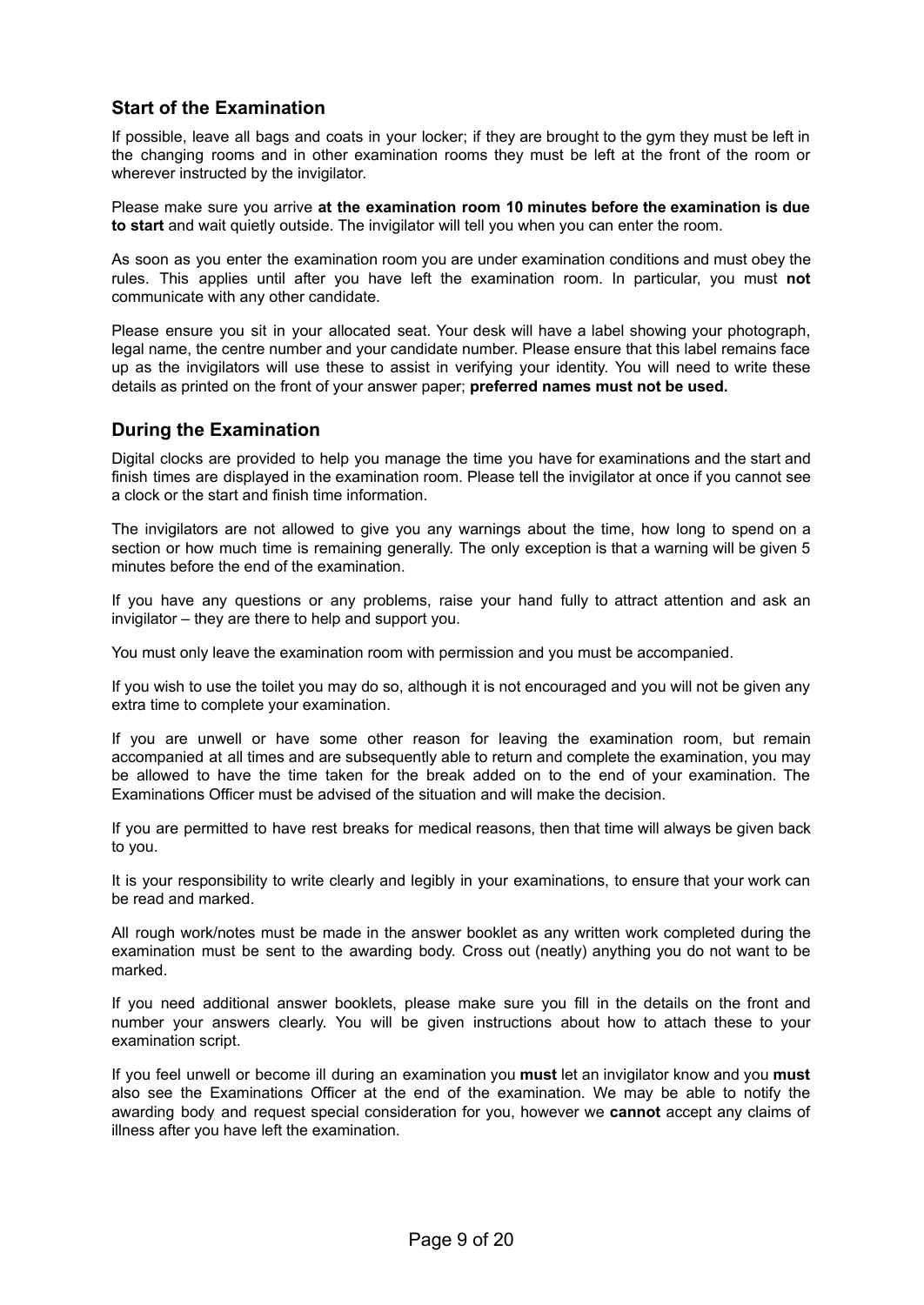# <span id="page-9-0"></span>**Mobile Phones/Watches/Smartwatches**

Ideally mobile phones/watches/smartwatches should not be taken to examinations, however if you do take one with you it must be switched off (not on vibrate), with any alarms deactivated and then left in your bag or handed to the invigilator. It must **NOT** be anywhere near you.

**Awarding bodies regard phones in examinations as an attempt to cheat and will always penalise a candidate reported to have one on their person, even if it is switched off.** The minimum sanction is to get zero marks for the examination.

# <span id="page-9-1"></span>**Calculators**

You are encouraged to bring your own calculator for examinations which state that they may be used. You are responsible for ensuring that your calculator meets the JCQ regulations (see 6.0).

School calculators, which are the same as those used in subject lessons, will be available.

# <span id="page-9-2"></span>**End of the Examination**

The school policy is that everyone must stay in the room until the normal finishing time for the examination in order not to disrupt other pupils or make other pupils feel under pressure to rush through the paper.

Pupils who are entitled to extra time must stay until the normal finishing time of the examination and are encouraged to use their extra time. However, they may be allowed to leave when they have used as much of their extra time as required.

If you finish early, you are advised to spend the time checking your work. You must remain seated in silence. You are under examination conditions until you have left the room at the end of the examination.

# <span id="page-9-3"></span>**What to do if you arrive late for an examination**

If you arrive at school late for an examination you must report to Reception immediately. They will contact the Examinations Officer who will meet you and escort you to your examination, making sure that you have had the appropriate briefing.

It is **your** responsibility to arrive on time for your examinations. Oversleeping, misreading the timetable or missing a bus are not considered acceptable reasons for being late or for missing an examination.

If you arrive very late for an examination (after 10am or 2:30pm) we will allow you to sit the examination but we will need to provide a detailed explanation of the circumstances to the awarding body. It is possible that the awarding body will refuse to accept your paper if we cannot provide evidence that the security of the examination has not been compromised. For this reason, if you are likely to be late, please contact the Examinations Officer as soon as possible and we will advise you what to do. This may involve ensuring that your mobile phone is switched off as early as possible and that you are supervised until you arrive at school. We will make sure that you have the full time allowed for the examination.

# <span id="page-9-4"></span>**What to do if you feel unwell or are ill on the day of an examination**

It is important that you attend all your examinations if at all possible, so it is vital that you telephone the Examinations Officer at the school as early as possible if you think you are too unwell to attend an examination. You will be advised as to what you need to do depending upon the circumstances. You may be asked to attend school and attempt the examination, attend school so that the Examinations Officer can confirm that you are not able to sit the examination, complete a self-certification form confirming the nature of your illness or possibly get a letter from your doctor to confirm that you were too ill to attend.

If you do attend an examination but feel disadvantaged due to illness or other circumstances on the day of the examination, please speak to the Examinations Officer. We may be able to make special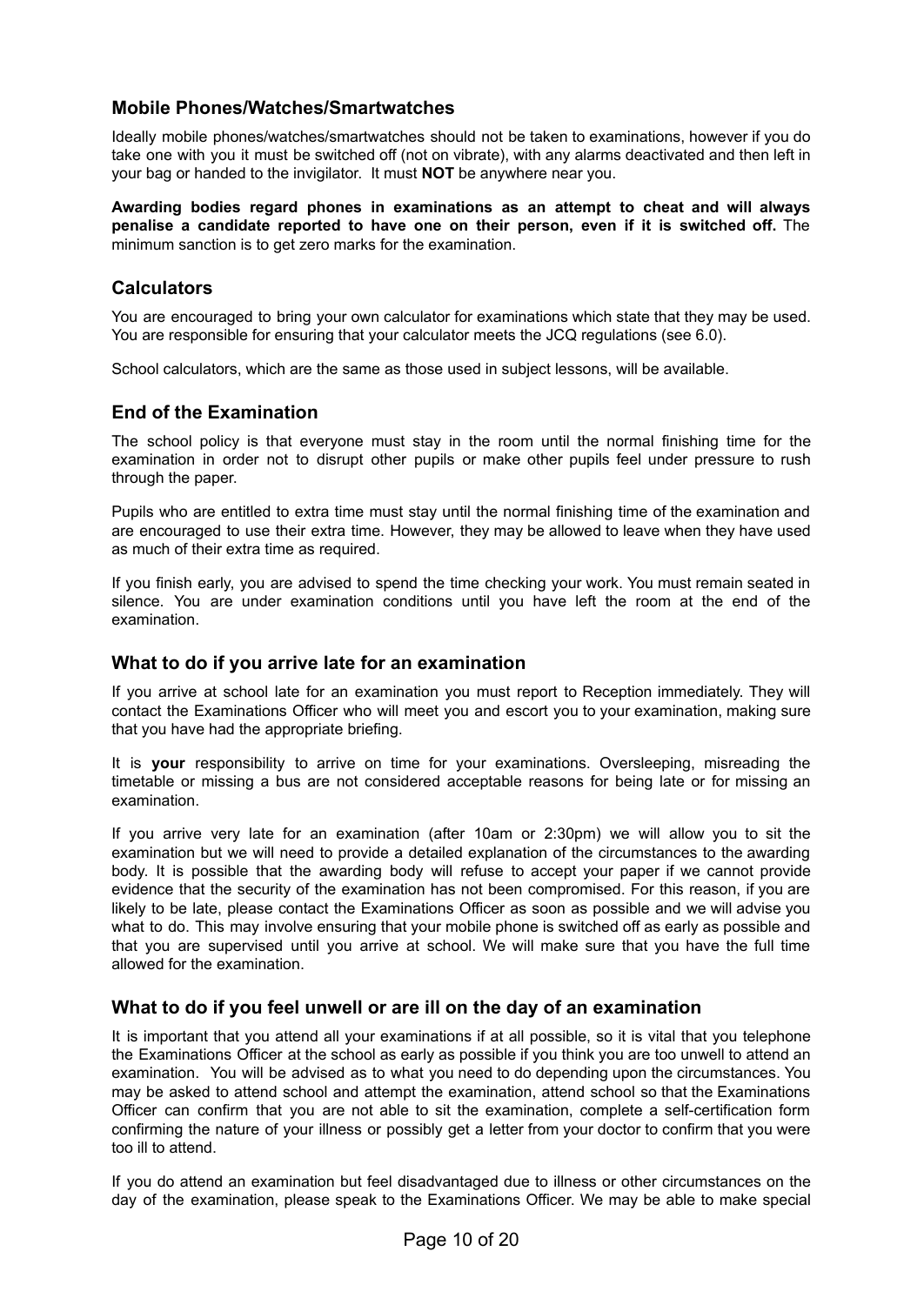arrangements for you on the day or request special consideration from the awarding body (although there is no guarantee it will be accepted). It is important, however, that we see you on the day of the examination so that we can assess the situation accurately.

# <span id="page-10-0"></span>**Other difficulties**

Sometimes pupils experience other personal difficulties (apart from illness) before or at the time of the examinations. If you have any concerns or difficulties, please speak to the Examinations Officer or your Head of Year who can talk to you about what arrangements we can make to support you during your examinations. We cannot do this after the examinations, however, so please make sure you get in touch as early as possible.

# <span id="page-10-1"></span>**What happens if you miss an examination?**

We can only apply for special consideration for absence from an examination in exceptional circumstances. If you miss an examination without a good (usually medical) reason, then it is likely that you will not receive any marks for that paper and possibly no result for that subject.

In addition, the school will invoice you for the full cost of the examination entry. As soon as you know you are going to miss an examination you must get in touch with us to explain why.

# <span id="page-10-2"></span>**What happens in the event of an emergency in the examination room?**

In the event of the fire alarm sounding during an examination, you should remain silent and seated and wait for instructions from the invigilator.

If the room is to be evacuated you should leave the room quietly, leaving your examination paper on your desk and taking no possessions with you. You will be escorted to the Junior Yard to be registered. The invigilators will continue to supervise you and you will remain under examination conditions so you **must** not communicate with the other candidates. When possible, you will return to the examination room and complete the examination.

The circumstances will be reported to the awarding body so that they can take the disruption into account when marking the papers.

If any other incident occurs, you should again remain seated and silent and wait for instructions.

# <span id="page-10-3"></span>**Candidates with access arrangements**

If you have access arrangements of some kind for your examinations (e.g. a reader, extra time, a word processor, rest breaks, coloured papers) the SENCO and Examinations Officer will discuss this with you and advise you on how we will support you.

If your seat is in a smaller room and/or you have extra time, you will see this on your personal timetable. Sometime your examinations may start earlier than for the majority of pupils to allow you to complete the examination, including any extra time, before the end of the school day. If necessary, we will arrange for you to have an early lunch break or we will help with transport arrangements home should an examination when you use extra time finish after the end of the school day.

Please be aware that access arrangements must be your normal way of working. If you do not make use of the arrangements awarded, we may take these away from you either for specific subjects or for all examinations.

If you are entitled to extra time, please consider how you can make use of this time. If you need any help with this before the examinations, please speak to your subject teachers. On the day of the examination, we will advise you to stay for the full duration of your extra time.

If you are permitted to use a word processor for your examinations, then a computer or laptop will be provided for you, which will be set up to meet JCQ requirements. The spelling and grammar check, predictive text and thesaurus will be disabled. This is to ensure that you can be allocated marks for spelling and grammar in relevant papers.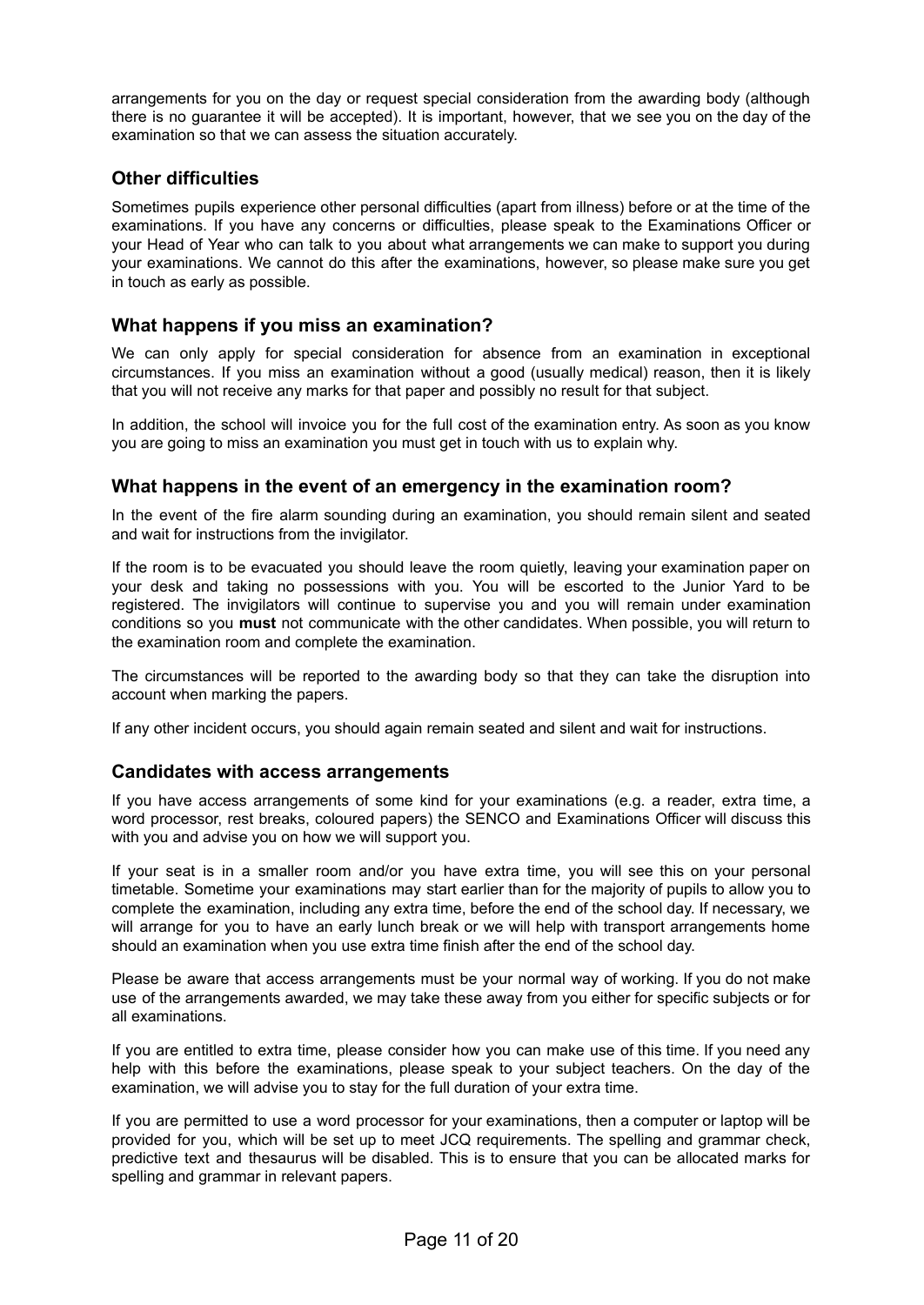We will explain how to save your work and will encourage you to save it regularly.

The awarding bodies ask you to put a header or footer on all your work, containing the centre number, your name, your candidate number and the unit or paper number for the examination paper. The guidance advises use of a minimum of 12pt font and double spacing in order to assist examiners when marking. You must number each page (in the form 1 of n).

At the end of the examination, you will either print your work to a local printer or the invigilator will call the Examinations Officer to arrange for it to be printed elsewhere. You must verify that it is your work and add any of the above information if it is not on the printout before you leave the examination room.

# <span id="page-11-0"></span>**Suspected malpractice (cheating)**

Malpractice (cheating) is any act which is a breach of the JCQ regulations or which compromises an assessment or examination. It can occur during the preparation of non-examination assessments or during a written or online examination.

For non-examination assessments, the most common causes of malpractice are copying other people's work or allowing your work to be copied (all work submitted must be your own work) or posting written work or pictures of practical work on social media.

The most common causes of malpractice in the examination room are possession of a mobile phone or other unauthorised materials (e.g. watch, smartwatch, revision notes), communicating with another candidate or being disruptive.

Please be considerate of other candidates and do not disrupt the examination with poor behaviour or by attempting to make contact with another candidate.

Sit in silence if you are not working and do not turn around in your seat.

Repeated requests to access the toilets may be considered disruption to those around you, in particular pupils sitting near the exit.

The invigilators have a responsibility to identify possible cases of malpractice and we have a responsibility as a centre to report any such instances to the awarding body concerned. You can see details of the possible sanctions, which range from a warning to loss of marks to disqualification, in section 7 of this document.

# <span id="page-11-1"></span>**Availability of examination information**

General examination dates are shown on the school calendar, which is accessible from the [school](https://www.risedale.org.uk/information/exam-information) [website.](https://www.risedale.org.uk/information/exam-information)

The Exam Information page of the school website also provides contact information, a copy of this handbook, examination timetables and other important information.

Once entries have been made for examinations, Individual timetables are also available on MyChildAtSchool.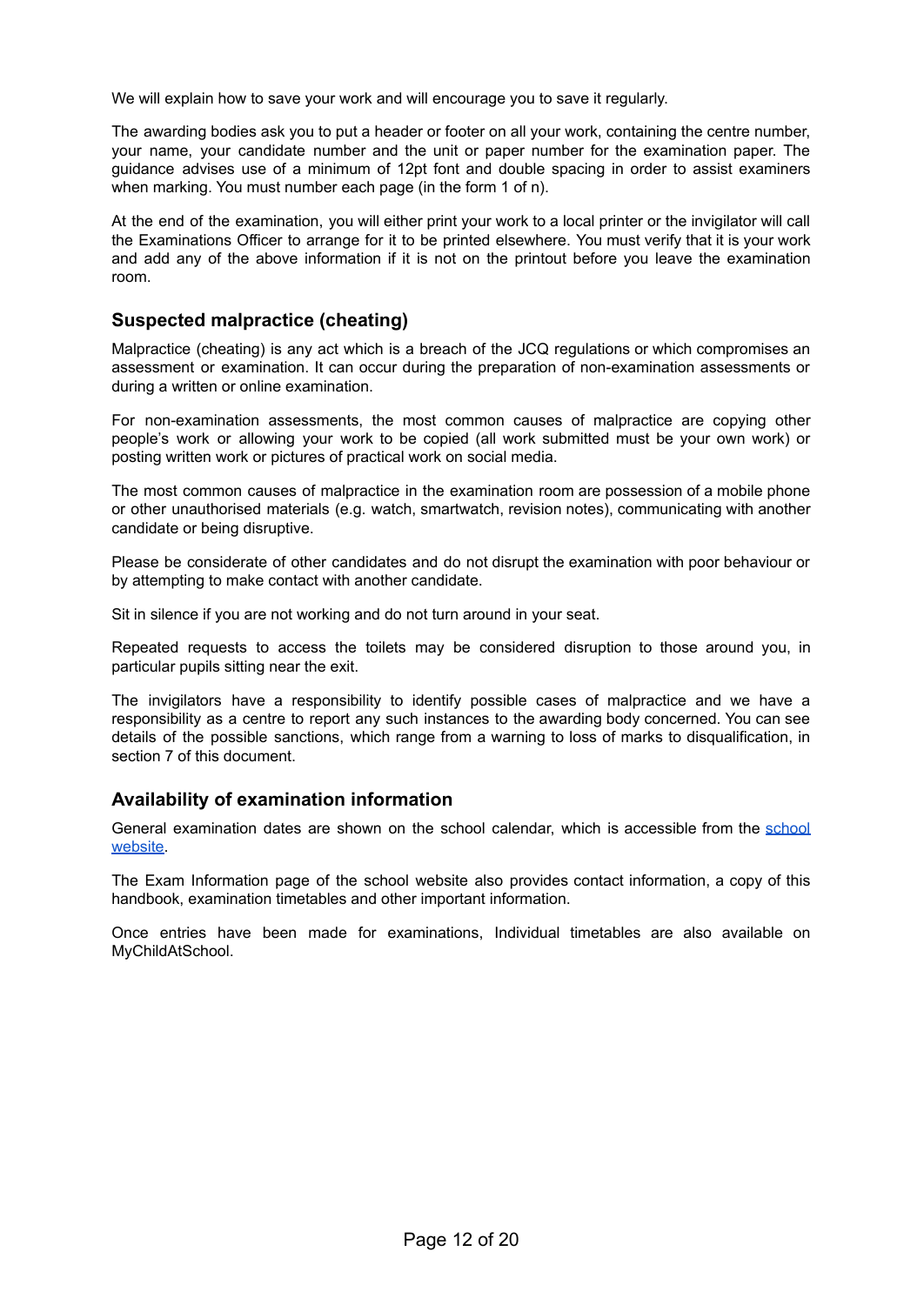# <span id="page-12-0"></span>**4. Results and Post Results**

# <span id="page-12-1"></span>**4.1 Results Day**

A printed copy of your provisional GCSE results will be available on GCSE results day in August 2024. This will be sufficient for registration at sixth-form colleges.

Generally, results may be collected from the Hall from 09.00 am onwards however we will confirm details nearer the time. We will ask you to sign to confirm that you have received your results.

Mr Yates, Deputy Headteacher (Outcomes) will be available in person on results day and by email after that, for any discussions about results, post results services (see below) and college applications.

If you are unable to come into school on results day, you can ask someone else to collect your results for you. You will need to give them a signed written note (which we will keep in school) stating that you give them your permission to collect your results. It must include the name of the person you are authorising to collect them and their relationship to you. The person collecting the results will need to provide proof of identity and sign to confirm that they have collected them. We will then give them your results in a sealed envelope.

If you do not collect your results by 4pm that day, they will be posted out first class to your home address. Please ensure that you notify the Examinations Officer of any change of address in advance.

We will **not** give out results over the telephone. If you cannot collect your results on the day and would like to provide a personal email address, we will endeavour, time permitting, to email your results to you on results day as well as posting them.

# <span id="page-12-3"></span><span id="page-12-2"></span>**4.2 Post-Results Services**

# **4.2.1 Services and fees**

The awarding bodies offer several post-results services: clerical re-check, review of marking, review of moderation and access to scripts for teaching and learning.

A clerical recheck relates to a check that the marks awarded for each question have been added up correctly.

A review of marking relates to the review of a paper by a more senior examiner in order to confirm that the marking criteria for the paper have been applied correctly. The paper itself is not remarked; as long as the marking is in tolerance the marks will not be adjusted. This can be requested for any paper or combination of papers for a subject.

A review of moderation relates to a review of the sample of non-examination assessment work submitted to the awarding body following internal marking by the school. The work of a single candidate cannot be reviewed independently, only the whole sample.

Access to a script may be requested to see how marking was applied or how questions were actually answered. These can be useful for the school to use in teaching and learning situations with other pupils.

It is important to note that reviews can lead to marks and grades staying the same, going up or even going down. For this reason, the candidate must give permission for any requests to be made. The likelihood of mark/grade changes will influence whether or not school would support a pupil/parent request.

Pupils must also give permission for school to request access to a script for teaching and learning purposes (e.g. as a model answer) and can request that the script be anonymised if permission is granted.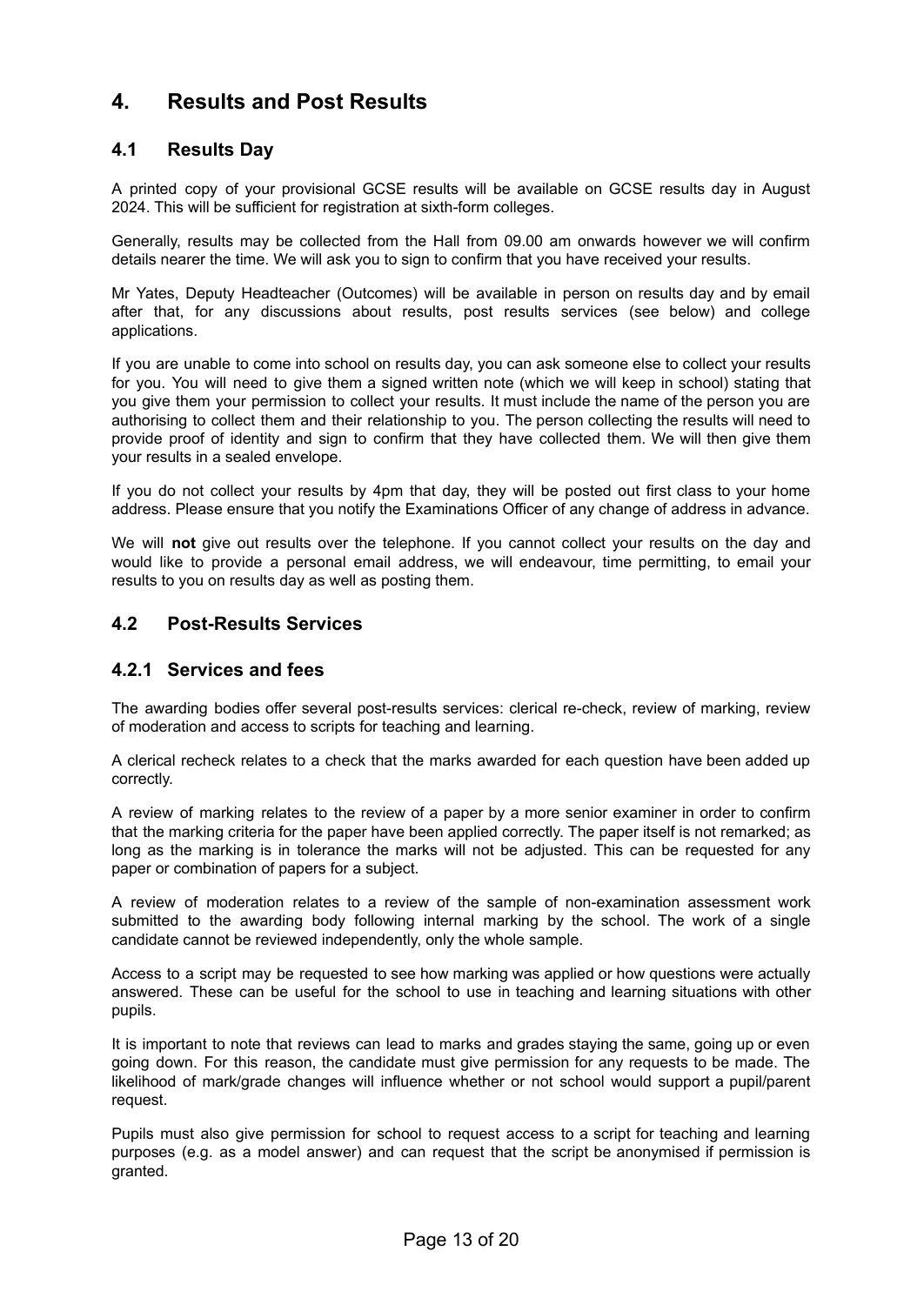We may only ask for your permission for any of these services after you have received your results. This may be before you leave after collecting your results.

The costs for each service are available from the Examinations Officer.

The deadline for enquiries about results is usually 21st September and for access to scripts 4th October.

# <span id="page-13-0"></span>**4.2.2 Enquiries requested by school**

Teaching staff at school will review all results and consider whether or not there is any merit in making any of these enquiries. If they believe that there has been an error in the marking for one or more pupils, they will ask the Examinations Officer to submit the relevant enquiry.

For a clerical re-check or review of marking, the pupil's permission is required as the marks, and therefore the grade, may go up, remain unchanged or go down. You will be asked to sign a form explaining this and giving your permission before the enquiry is submitted (either in person, by post or by email). The school will pay the relevant fees for any such enquiry.

If a teacher would like to request a copy of your script to use as an exemplar, to help with the teaching of other pupils, we will contact you and ask you to sign a form (in person, by post or email) giving your permission. The form will also ask if you would like your name and candidate number to be removed from the script. You have the right to refuse permission. The school will pay the relevant fees for copies of scripts they request.

We may only request your permission to submit an enquiry or access your scripts after you have received and viewed your results. To make the enquiries process easier, pupils will be given the opportunity, on results day, to complete forms giving your general permission for school to submit requests for reviews of marking and access to scripts. Pupils will be informed if, subsequently, enquiries are made. At the same time, with your permission, we will also collect a personal email address to make it easier to get in contact with you at a later date, either to request permission or to let you know the progress of any enquiry made. Although the relevant forms will be attached to any email sent out, permission received in writing by email is acceptable.

# <span id="page-13-1"></span>**4.2.3 Enquiries requested by a pupil/parent**

Pupils/parents cannot make enquiries about results directly to an awarding body. If a pupil or parent is concerned about a mark or grade, this should be discussed with the subject teacher and Mr Yates or the Examinations Officer.

If the pupil would then like to request a review of marking, the post results service request form should be completed and submitted to the Examinations Officer. These forms will be available on results day or can be requested from the Examinations Officer subsequently.

If the school decides to support the request, the pupil will be asked to complete the permission form, the enquiry will be submitted and the school will pay any resulting fees.

If the school does not support the request, then the pupil/parent will be advised of the reason for this. The request can still be submitted, but the pupil/parent will be advised of possible costs (these are refunded should the enquiry result in a grade change) and will be required to pay those costs as well as signing the form to give permission before the enquiry is submitted.

If the pupil/parent wishes to appeal against the school's decision not to support the enquiry, then please contact the Examinations Officer for details of the appeals procedure (see 5.2).

# <span id="page-13-2"></span>**4.2.4 Outcome**

The school will contact the pupil directly to report the outcome of any enquiry, whether the school initiated it or the pupil/parent requested it.

If the pupil/parent is not satisfied with the outcome of an enquiry this must initially be discussed with the Examinations Officer. An appeal may be made to the awarding body, but only by the centre. If the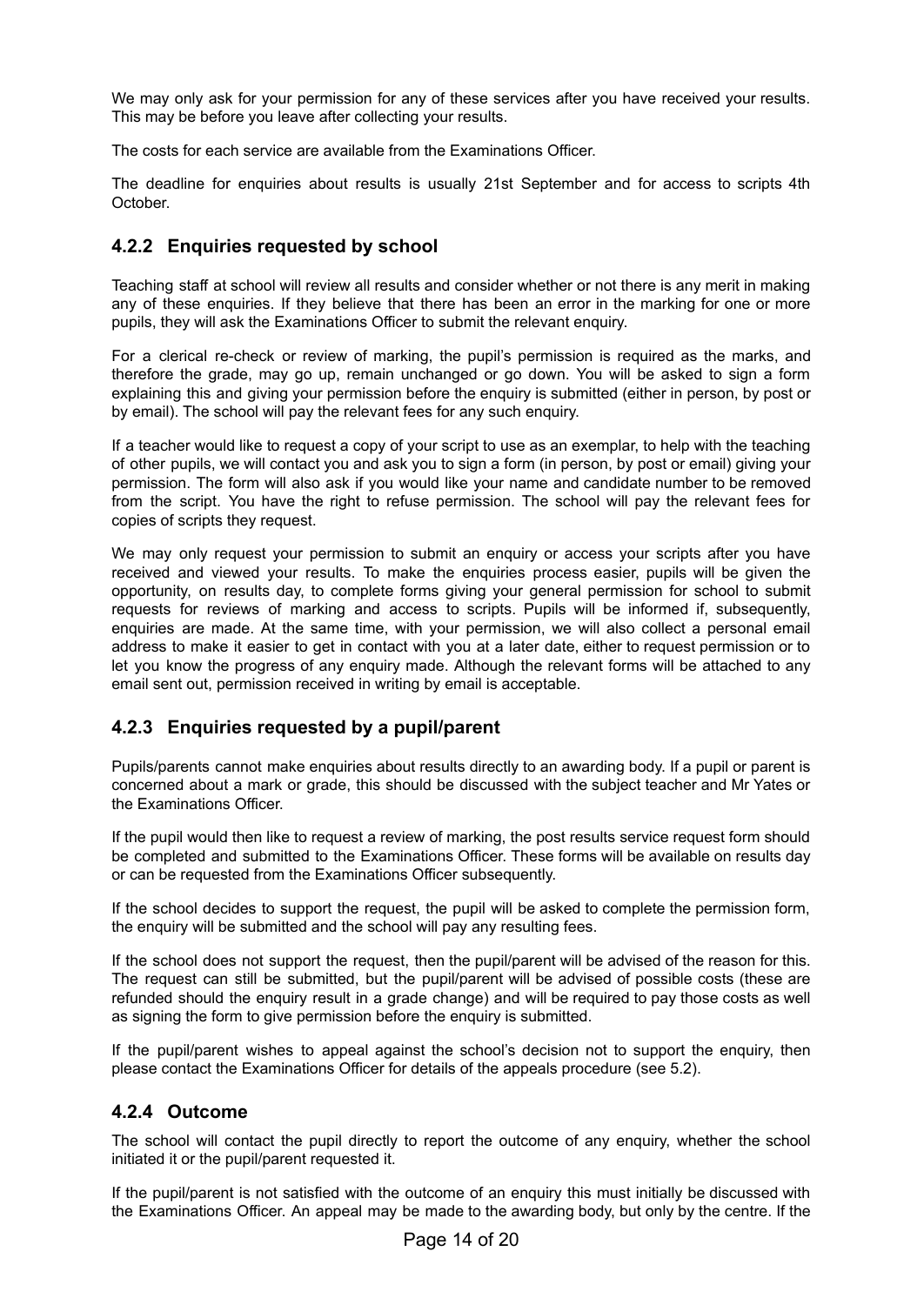centre finds no grounds for an appeal (which can only be on procedural grounds and not dissatisfaction with the outcome) and the pupil/parent is not in agreement with this decision, then they should contact the Examinations Officer for details of the school internal appeals procedure (see 5.3).

# <span id="page-14-0"></span>**4.3 Examination Certificates**

Examination certificates will usually arrive in school in early November. We will then check them and send out a letter to let you know when you can collect your certificates and art and/or design and technology work from school.

When you collect your certificates, you will be required to sign for them. If you cannot collect your certificates in person then you can ask someone else to collect them for you. You will need to provide a signed written note (which will be retained in school) stating that you give your permission for your certificates to be collected, together with the name of the person authorised to collect them and their relationship to you. The person collecting the certificates will need to provide proof of identity and sign to confirm that they have collected them. We will give them your certificates in a sealed envelope. The notification letter will have an example of an appropriate permission slip for you to use.

If you move house before this date, please let the Examinations Officer have your new address so that you can be notified or your certificates sent on to you.

If you do not collect your certificates, we will store them for at least one year.

Please take good care of your certificates as, apart from your electronic personal learning record (details provided with your certificates), they are the only legal proof you have of your qualifications.

If your certificates are lost or destroyed they can only be replaced by the Awarding Bodies on the payment of a fee and with proof of identity (Awarding Bodies will issue a "Certifying Statement of Results").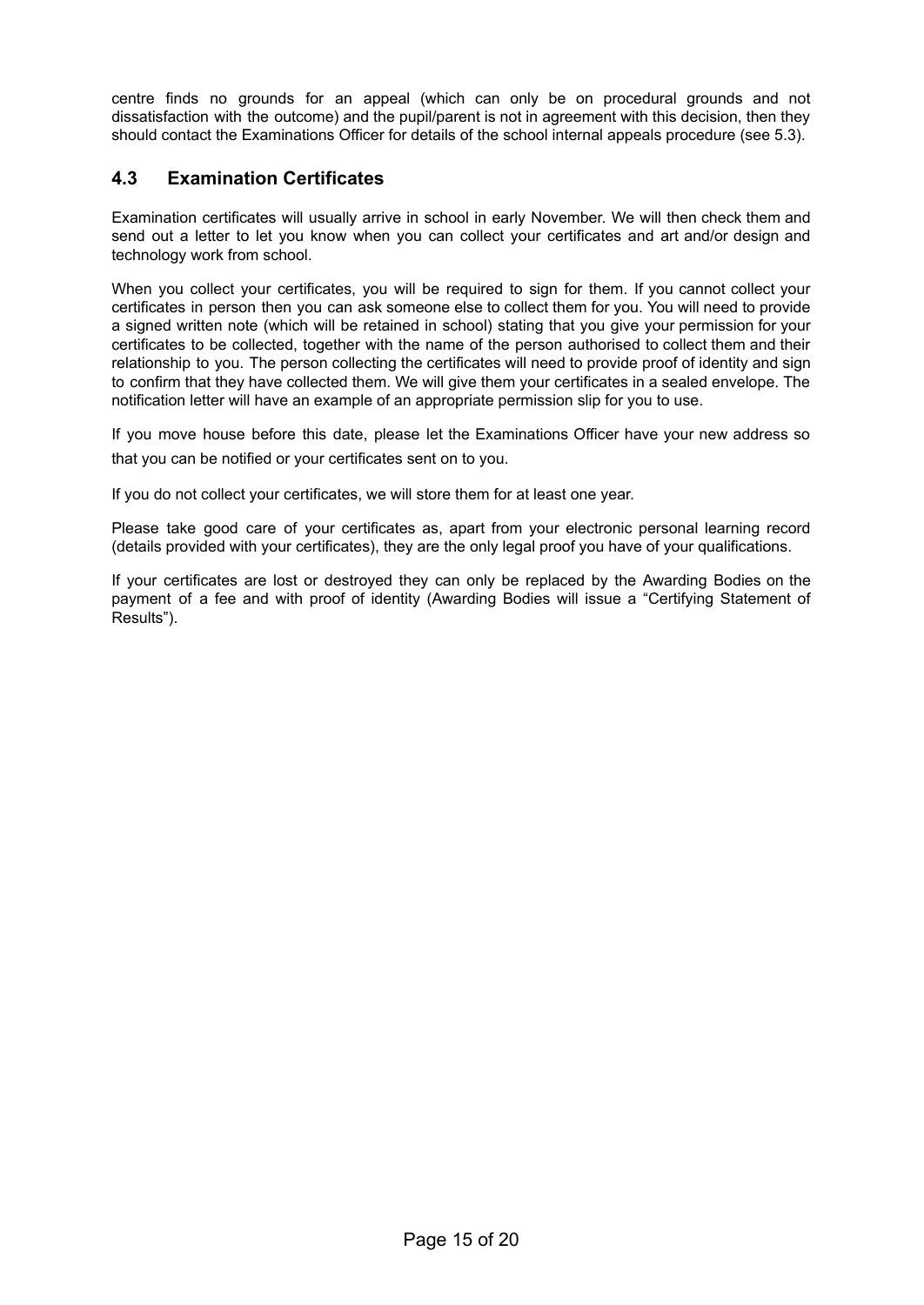# <span id="page-15-0"></span>**5. Appeals**

# <span id="page-15-1"></span>**5.1 Appeals against Internal Assessment of Work**

Some work, which contributes to your final examination grade, takes place in school and will be assessed internally e.g. non-examination assessments and BTEC coursework. The school is committed to ensuring that we carry out this process fairly, consistently and in accordance with the awarding body's specification and subject-specific associated documents for the qualification concerned. Work will be marked by staff who have appropriate knowledge, understanding and skill and who have been trained in this activity.

Marks will be given to you after the work has been completed and marked but before they are submitted to the awarding body. No grade will be given, as the mark boundaries are only determined after all the work has been marked and moderated nationally.

If, when you receive your marks, you feel the process may not have been carried out fairly in relation to your work you may request a review of the internal marking. You may request additional materials to help you decide what to do. The request must be made in writing to the Examinations Officer.

A copy of the appeals procedure (Internal appeals relating to external qualifications policy), which contains the appeal form, can be found on the school website or obtained from the Examinations Office. A copy of the BTEC appeals procedure can be obtained from the PE department. Please note this is only an appeal against the process and not the actual mark.

# <span id="page-15-2"></span>**5.2 Appeals Relating to Post Results Services**

If a pupil/parent wishes to appeal against a school decision not to support their request for a post-results service enquiry, then they should contact the Examinations Office for a copy of the appeals procedure (Internal appeals relating to external qualifications policy).

# <span id="page-15-3"></span>**5.3 Appeals Following the Outcome of an Enquiry about Results**

If a pupil/parent wishes to appeal against a school decision not to support an appeal about the outcome of an enquiry about results, they should contact the Examinations Officer for a copy of the appeals procedure (Internal appeals relating to external qualifications policy).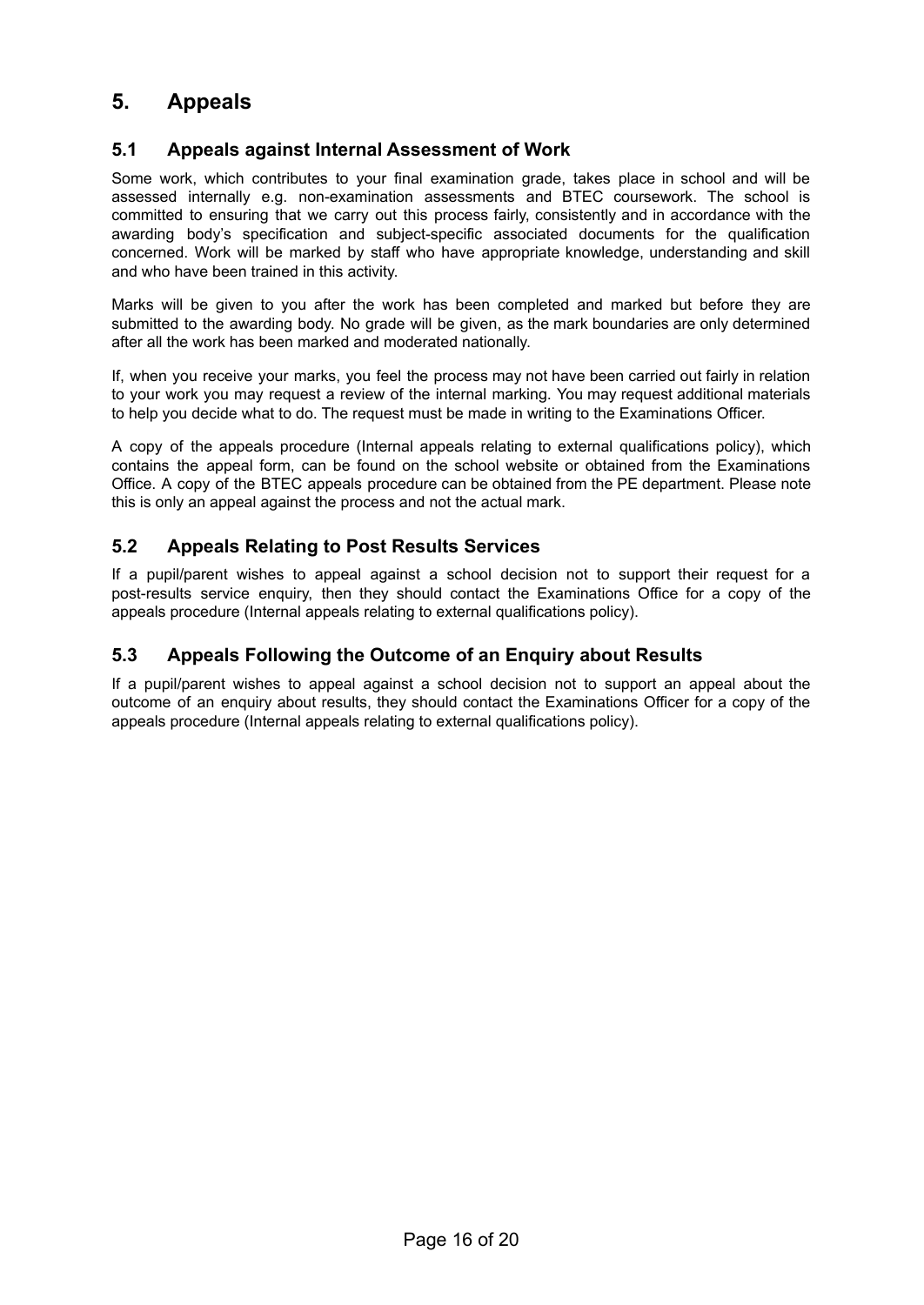# <span id="page-16-0"></span>**6. Using Calculators**

Calculators, as used in lessons within school, will be provided for use in examinations to ensure pupils are familiar with them, however pupils may choose to use their own scientific calculators. Pupils should ensure that they are familiar with the use of the calculator to save time in the examination.

Pupils must be aware of the JCQ regulations about using calculators, as follows:

Candidates may use a calculator in an examination unless this is prohibited by the awarding body's specification. The instructions on the question paper will say whether calculators are allowed or not. If the instructions do not include such a statement, calculators are treated as standard equipment and may be used by candidates. If a calculator is taken into an examination which excludes the use of a calculator, this will be considered as possession of unauthorised material and therefore malpractice and will be reported to the awarding body.

Where the use of a calculator is allowed, candidates are responsible for making sure that their calculators meet the awarding bodies' regulations.

The instructions set out in this section apply to all examinations unless stated otherwise in an awarding body's specification.

| Calculators must be:                                                                                                                                                                    | Calculators must not:                                                                                                                                                                                                                                                                  |
|-----------------------------------------------------------------------------------------------------------------------------------------------------------------------------------------|----------------------------------------------------------------------------------------------------------------------------------------------------------------------------------------------------------------------------------------------------------------------------------------|
| of a size suitable for use on the desk;<br>$\bullet$<br>either battery or solar powered;<br>$\bullet$<br>free of lids, cases and covers which have<br>printed instructions or formulas. | be designed or adapted to offer any of these<br>$\bullet$<br>facilities: -<br>language translators;<br>$\circ$<br>symbolic algebra manipulation;<br>$\circ$<br>symbolic differentiation or integration;<br>$\circ$<br>communication with other machines or<br>$\circ$<br>the internet: |
|                                                                                                                                                                                         | be borrowed from another candidate during an<br>examination for any reason;                                                                                                                                                                                                            |
| The candidate is responsible for the<br>following:                                                                                                                                      | have retrievable information stored in them -<br>$\bullet$<br>this includes:                                                                                                                                                                                                           |
| the calculator's power supply;<br>the calculator's working condition;<br>clearing anything stored in the calculator.                                                                    | databanks:<br>$\circ$<br>dictionaries;<br>$\circ$<br>mathematical formulas;<br>$\circ$<br>text.<br>$\circ$                                                                                                                                                                             |

An invigilator may give a candidate a replacement calculator.

Where access is permitted to a calculator for part of an examination, it is acceptable for candidates to place their calculators on the floor under their desks in sight of the invigilator(s) for the non-calculator portion of the exam.

If the lid or case of a calculator includes any printed formulas or instructions, then the lid must be removed and left in the candidate's bag or handed in to the invigilator.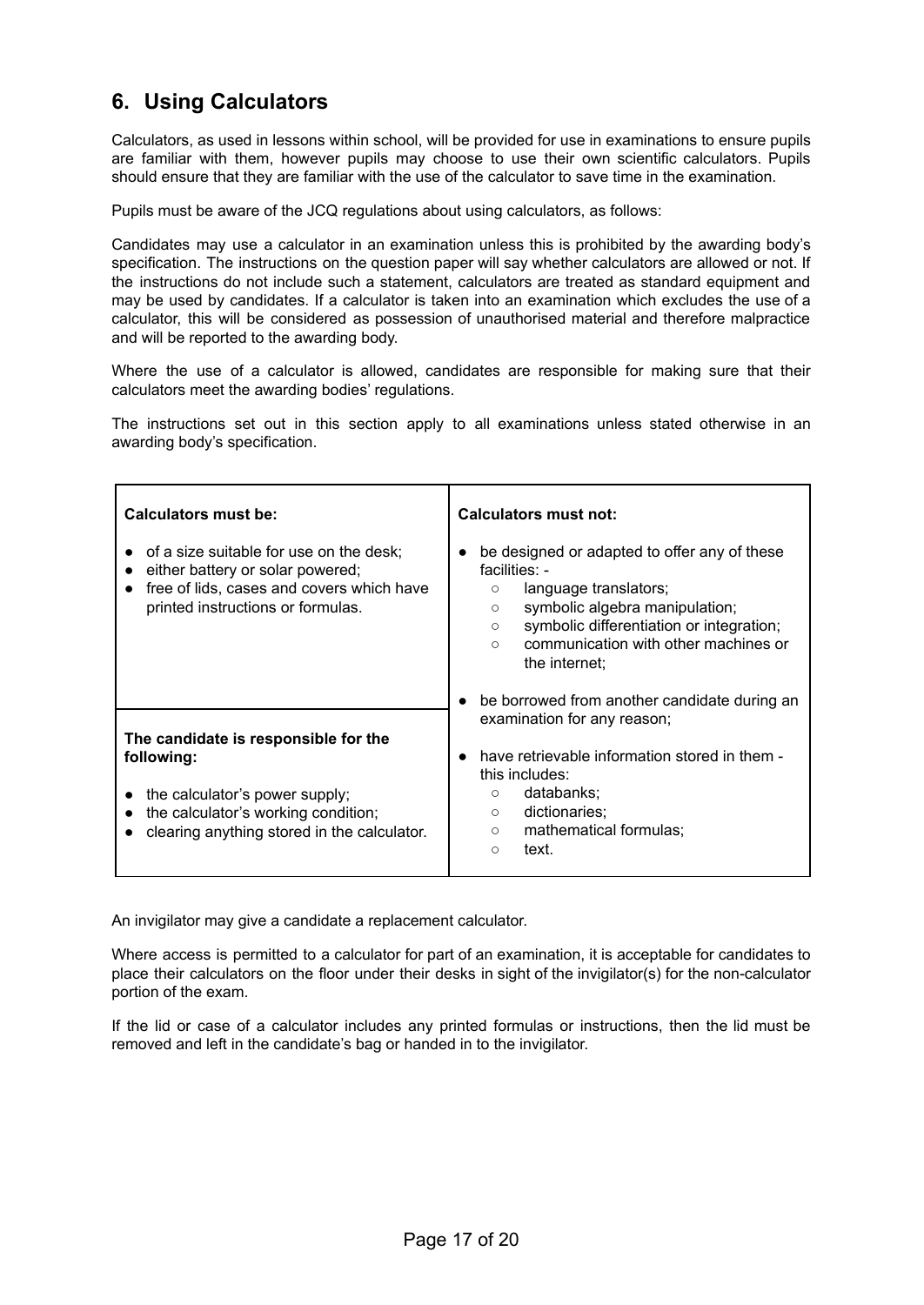# <span id="page-17-0"></span>**7. Malpractice**

Malpractice is any act, default or practice which is a breach of the JCQ regulations or which compromises, attempts to compromise or may compromise the process of assessment, the integrity of any qualification or the validity of an examination result or certificate.

Malpractice can occur during the course of any examination or assessment, including the preparation and authentication of any non-examination assessments, the presentation of any practical work, the compilation of any portfolios of assessment evidence and the writing of any examination paper.

For non-examination assessments, the most common causes of malpractice are copying other people's work or allowing your work to be copied (work must be your own) or posting written work or pictures of practical work on social media.

Probably the most common causes of malpractice in the examination room are possession of a mobile phone or other unauthorised materials (e.g. watch, smartwatch, revision notes), communicating with another candidate or being disruptive.

The school has a responsibility to investigate and report any case of suspected malpractice to the awarding body, who will then apply the relevant sanction. In particular, the awarding bodies apply a zero tolerance policy to the possession or use of mobile phones in an examination.

# <span id="page-17-1"></span>**Sanctions for possession of a mobile phone**

The JCQ regulations define the following sanctions for possession of a mobile phone or similar electronic device in an examination.

| Not in the candidate's possession but makes a<br>noise in the examination room      | Warning (Sanction 1)                        |
|-------------------------------------------------------------------------------------|---------------------------------------------|
| In the candidate's possession, but no evidence<br>of it being used by the candidate | Loss of marks for component (Sanctions 2-4) |
| In the candidate's possession and evidence of it<br>being used                      | Disqualification (Sanctions 5-9)            |

# <span id="page-17-2"></span>**Examples of malpractice**

The following are all examples of candidate malpractice, all of which attract a sanction:

- bring into the examination room or assessment situation unauthorised material, for example: revision notes, own blank paper, calculators (when prohibited), iPods, mobile phones, MP3/4 players, watches, Smartwatches or similar
- altering any results document, including certificates
- a breach of the instructions or advice of an invigilator, supervisor, or the awarding body in relation to the examination or assessment rules and regulations
- failing to abide by the conditions of supervision designed to maintain the integrity and security of the examinations or assessments
- collusion: working collaboratively with other candidates, beyond what is permitted
- copying from another candidate (including the use of IT to aid the copying) or allowing your work to be copied
- the deliberate destruction of one's own or another candidate's work
- disruptive behaviour in the examination room or during an assessment session (including the use of offensive language)
- verbal or written communication between candidates while under examination conditions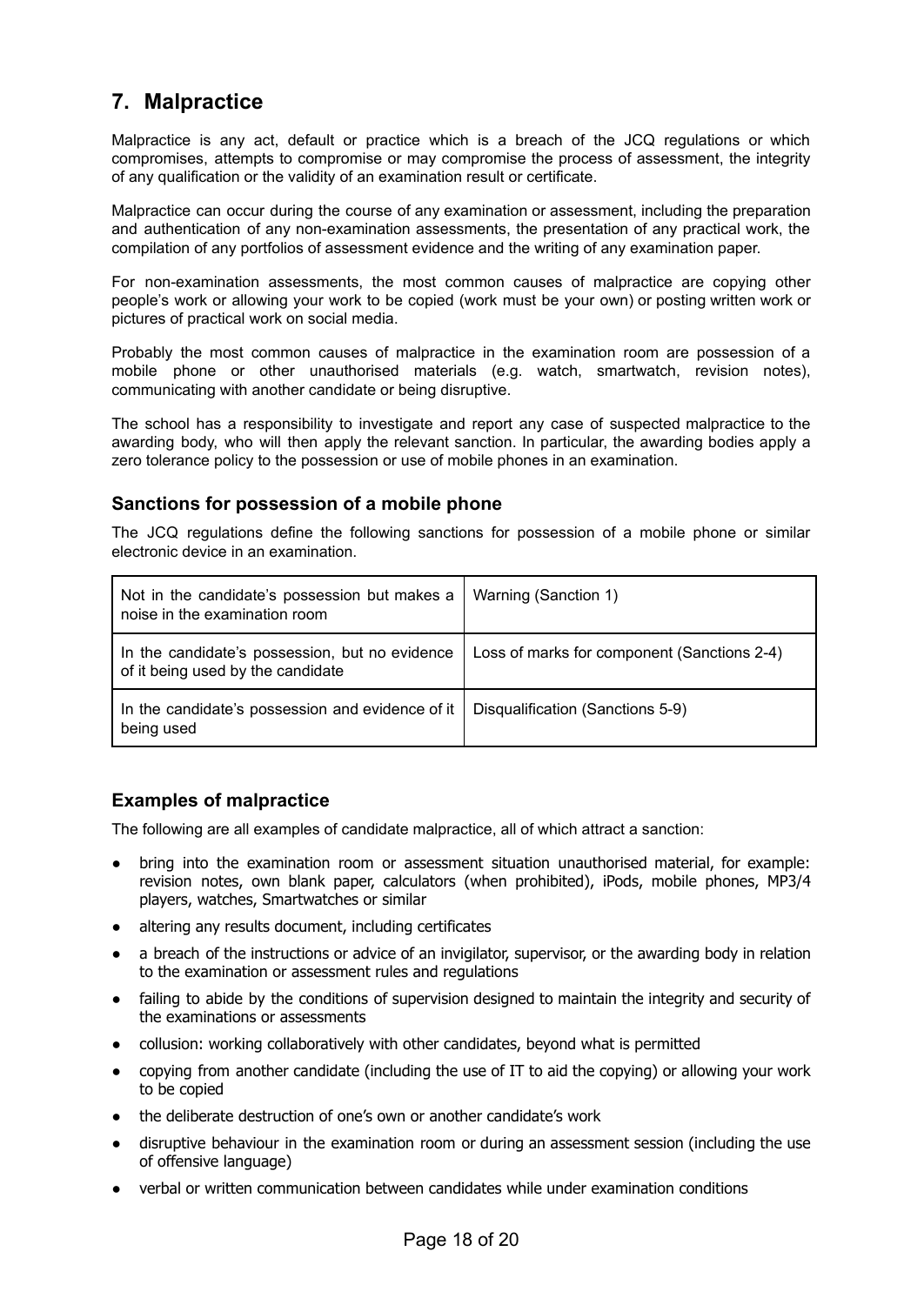- use of social media to obtain or share assessment material
- allowing others to help you or helping others with coursework or non-examination assessment
- making a false declaration of authenticity using someone else's work and declaring it to be your own
- the inclusion of inappropriate, offensive, obscene, homophobic, transphobic, racist or sexist material in scripts, non-examination assessments or portfolios
- impersonation: pretending to be someone else, arranging for another person to take one's place in an examination or an assessment
- plagiarism: unacknowledged copying from published sources, including the internet, or incomplete referencing
- theft of another candidate's work
- the unauthorised use of a memory stick or similar device where a candidate uses a word processor

# <span id="page-18-0"></span>**Sanctions for malpractice**

Awarding bodies may, at their discretion, impose the following sanctions against candidates:

# **1. Warning**

The candidate is issued with a warning that if the offence is repeated within a set period of time, further sanctions will be applied.

# **2. Loss of marks for a section**

The candidate loses all the marks gained for a section of the work. (A section may be part of a component, or a single piece of non-examination assessment if this consists of several items.)

# **3. Loss of marks for a component**

The candidate loses all the marks gained for a component (linear qualifications).

# **4. Loss of all marks for a unit**

The candidate loses all the marks gained for a unit.

# **5. Disqualification from a unit**

The candidate is disqualified from the unit and therefore cannot certificate in that series.

# **6. Disqualification from all units in one or more qualifications**

If circumstances suggest, sanction 5 may be applied to other units taken during the same examination or assessment series.

# **7. Disqualification from a whole qualification**

The candidate is disqualified from the whole qualification taken in that series or academic year.

# **8. Disqualification from all qualifications taken in that series**

If circumstances suggest, sanction 7 may be applied to other qualifications.

# **9. Candidate debarral**

The candidate is barred from entering for one or more examinations for a set period of time. This sanction is applied in conjunction with any of the other sanctions above (other than sanction 1 warning), if the circumstances warrant it.

The school may also choose to take further action in the event of candidate malpractice.

Further details, with examples of malpractice and the sanctions that are applicable to candidates, are given in Appendix 5 of the JCQ publication "Suspected Malpractice – Policies and Procedures", a copy of which is available from the Examinations Officer or can be found on the JCQ website.